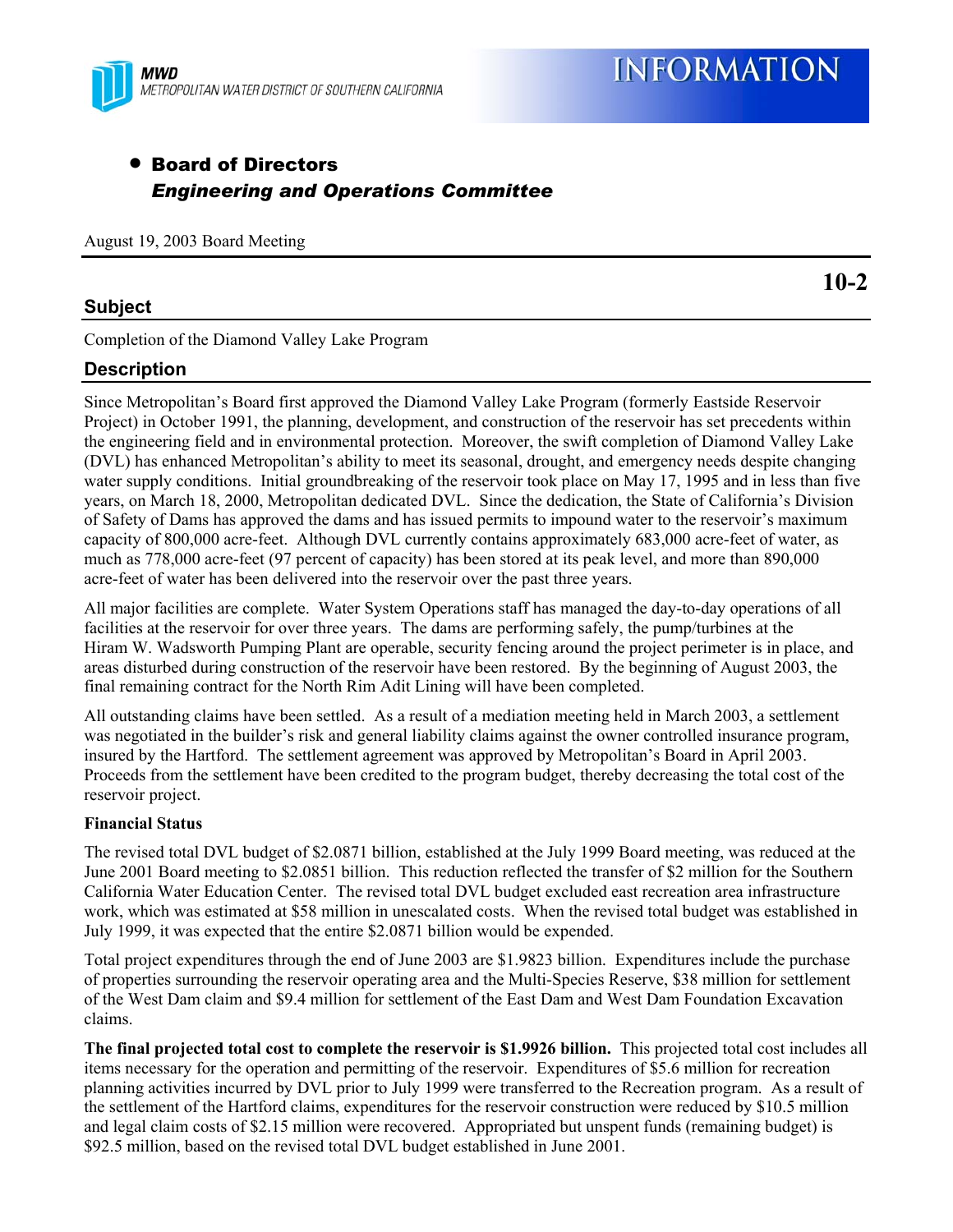Property development and usage around DVL will continue to be evaluated. It is anticipated that several Metropolitan-owned properties will be designated as surplus in the future and any proceeds realized by Metropolitan in the disposition of these surplus properties will be offset to the project cost, thereby decreasing further the total cost of the reservoir project and the associated recreation costs.

The reservoir appropriation is planned to be closed in September 2003. Coincident with this closure, a new appropriation with an estimated program cost of \$8.1 million will be recommended to Metropolitan's Board for ongoing projects to repair the protective coating on the existing pump bowls at the Hiram W. Wadsworth Pumping Plant and to resolve outstanding workers' compensation claims associated with the Owner-Controlled Insurance Program (OCIP). (See **Attachment 1** for a financial summary/project cash flow and **Attachment 2** for the remaining budget). Financial information presented in this board report is consistent with financial data (June 30, 2003) reviewed by the Office of the Chief Financial Officer and the DVL Evaluation Team Manager.

#### **Policy**

Board Request

#### **Board Options/Fiscal Impacts**

Refer to Attachments

*Roy L. Wolfe Manager, Corporate Resources* 

8/1/2003 *Date* 

8/4/2003 *Date* 

*Ronald R. Gastelum Chief Executive Officer* 

**Attachment 1 – Financial Summary Attachment 2 – Remaining Budget** 

BLA #2200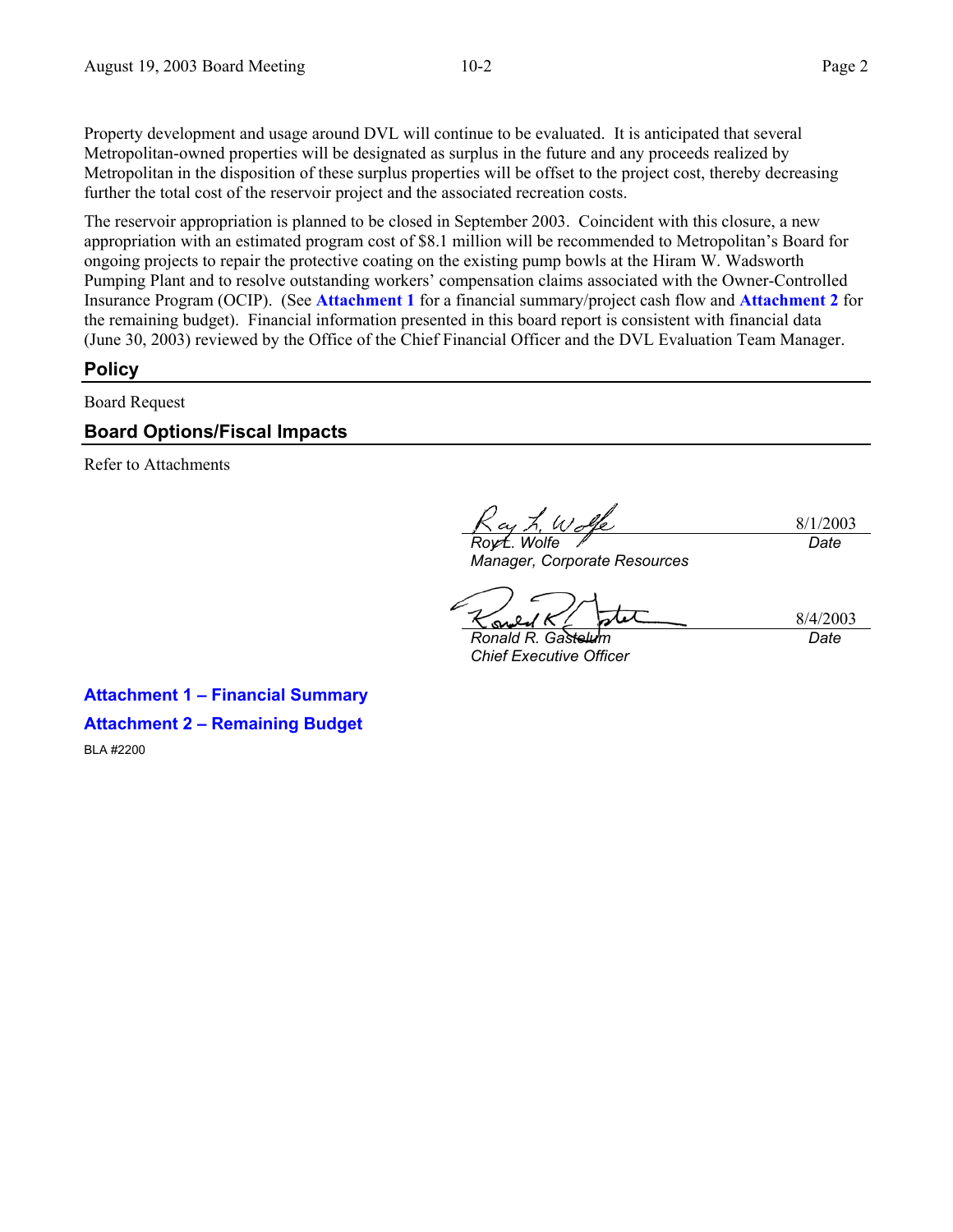

## **Financial Summary**

### **Project Cash Flow**